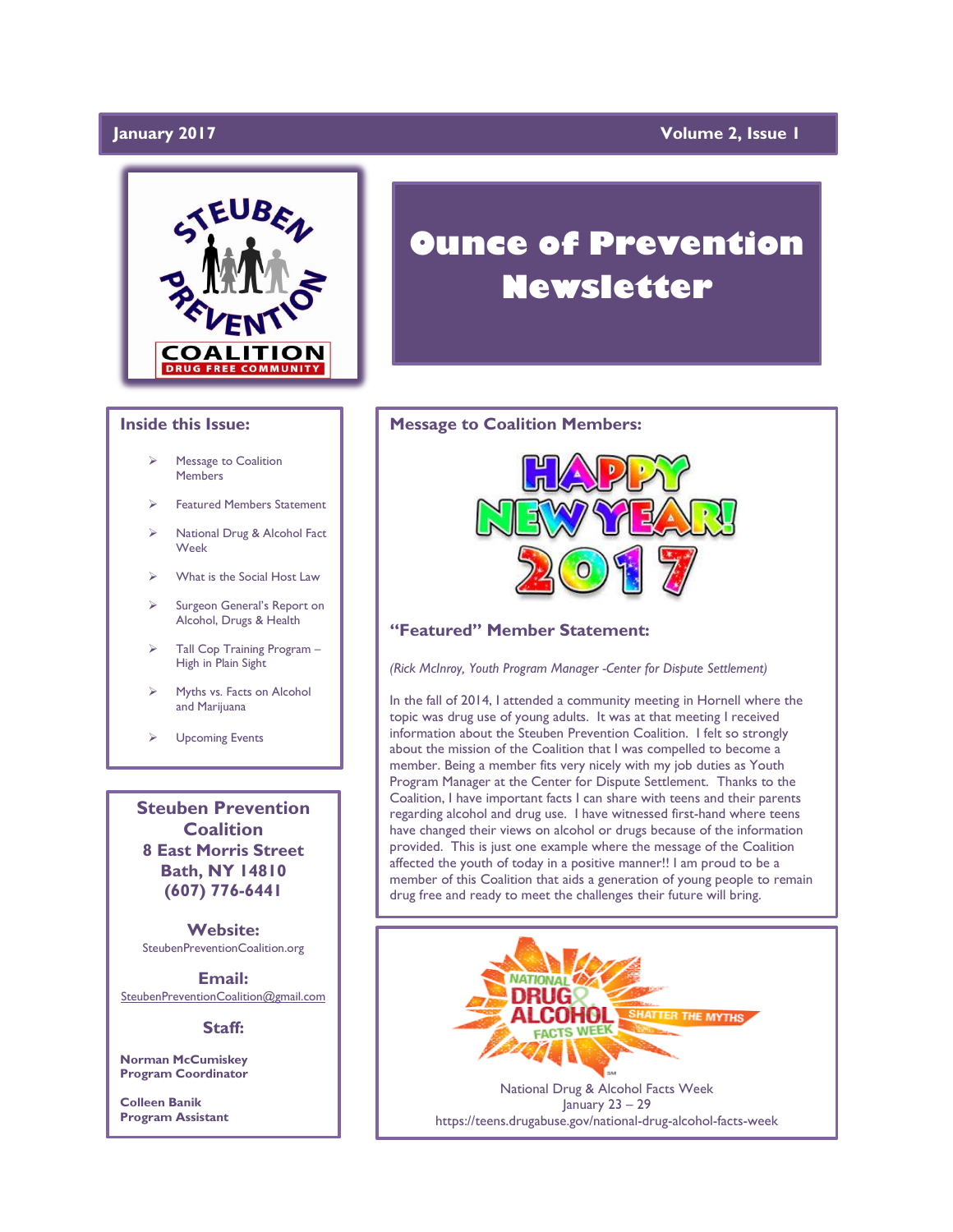### **January 2017 Page 2 Volume 2, Issue 1**

### **Article: Tall Cop Program – High in Plain Sight with Officer Jermaine Galloway**

#### **You Can't Stop What You Don't Know**

Tall Cop Says Stop was created by Officer Jermaine Galloway, an Idaho law enforcement officer since 1997. Regarded as one of America's top experts in various drug and alcohol trends, he has specialized in underage drinking and drug enforcement for more than 15 years. Since 2009, Officer Galloway has won four national awards and one international award for his work. In addition to his numerous talks at conferences and other events, he has personally trained more than 105,000 people nationwide. Officer Galloway's many years of experience have taught him one thing above all else. In his words, "You can't stop what you don't know."

#### **A Message from the Tall Cop**

Some of you might wonder why I call my website Tall Cop Says Stop. Well, I'm a tall cop. Whether I'm teaching or working as a police officer, the first thing everyone notices about me is my height (I'm 6'9"). So it just made sense to put that into what I do. I've been working against drug and alcohol abuse problems in communities for the past two decades. I've seen a lot of changes in our kids and our society over that time. I've seen these changes at:

- Large, underage drinking parties
- Retail stores
- Town hall meetings
- Assemblies
- Classrooms
- Festivals and other events

I've seen the ever-evolving drug culture trends sweep across our country. For many people, it's hard to keep up with these trends, and especially to understand what they all mean. Unless you understand the culture, you won't see it at all. All over our nation, communities struggle to deal with underage drinking and drug usage. What can we do about these issues? Are we just going to meet up and "round table" them every month? Or are we going to get out there and do something to fix the problems?

That's where Tall Cop Says Stop comes in. Through education, prevention and enforcement, my presentations address (Continued on Page 3)

### **Article: What Is the Social Host Law?**

#### **"SOCIAL HOST LAW TO PROHIBIT THE CONSUMPTION OF ALCOHOLIC BEVERAGES and/or ILLEGAL DRUGS BY MINORS ON PRIVATE PREMISES IN STEUBEN COUNTY"**

• Local law prohibiting the consumption of alcoholic beverages and/or illegal drugs by minors on private premises in Steuben County.

• New York State law does not provide appropriate sanction to address these circumstances and there is nothing pending before the New York State Legislature to address this threat to the youth of Steuben County.

• New York State Law has not regulated the situation where a person age 16 or over knowingly permits the consumption of alcohol by a minor in his or her home, or on premises under his or her control.

• This local law will provide specific deterrence to this type of activity, allow criminal sanctions to apply to those who endanger the youth of Steuben County by engaging in and supporting these activities; and thereby enhance public safety. • Penalties:

- 1st offense \$250 fine or 15 days in jail or a combination of both. In addition, successful completion of a court approved alcohol and drug awareness program is required. The first offense is a violation.
- o 2nd offense \$500 fine or 60 days in jail or a combination of both. In addition, successful completion of a court approved alcohol and drug awareness program is required. The second offense is an unclassified misdemeanor
- o 3rd and subsequent offenses \$1,000 fine or 1 year in jail or a combination of \$1,000 fine and not more than 1 year in jail. In addition, successful completion of a court approved alcohol and drug awareness program is required. The second offense is an unclassified misdemeanor.

**Definitions:** "MINOR" under 21; "PRIVATE PREMISES" any home, apartment, condominium, cooperative unit or other dwelling unit of any kind, including yards, open areas adjacent thereto, vacant land or farmland and accessory structures; "KNOWINGLY" aware of, or having reason to be aware of; "ALCOHOLIC BEVERAGE" liquor, wine, beer, spirits, cider or other liquid, or solid composed of, or containing alcohol or spirits, whether or not brewed, fermented or distilled, and capable of being consumed by a person, except that confectionary containing alcohol as provided by §200.12 of the Agriculture and Markets Law not be regarded as an alcoholic beverage within the meaning of this section; "ILLEGAL DRUGS" any substance in §3306 of the Public Health Law and not prescribed by a physician; "SOCIAL GATHERING" party or gathering at a residence or other private premises of two or more persons, at least one of whom is not related by blood to others in attendance and is a minor; "CONTROL" actual or apparent authority and ability to regulate, direct or dominate private premises including, but not limited to, the control exercised by tenants, lessees, owners and/or landlords who have notice of underage drinking on their premises.

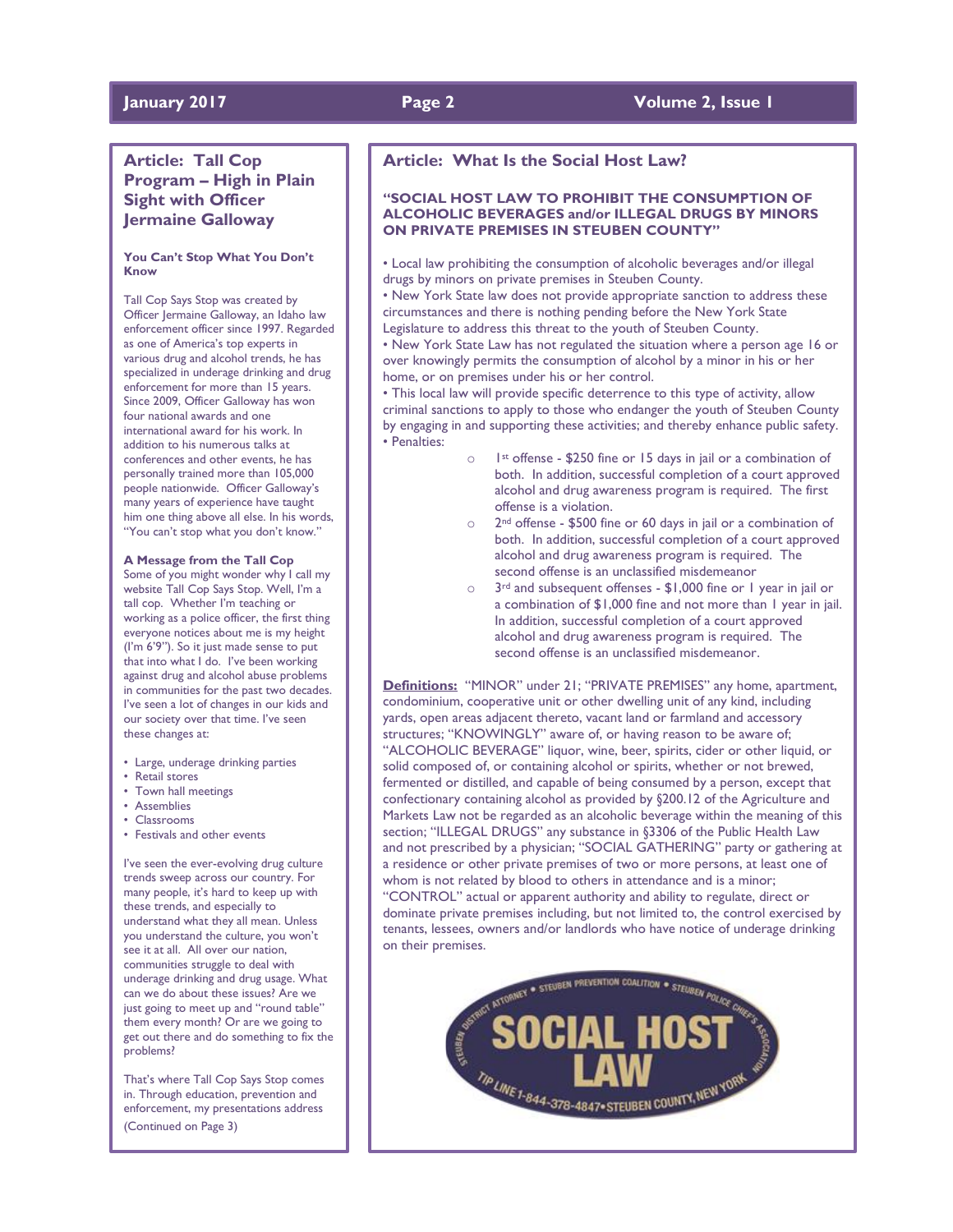### **January 2017 Page 3 Volume 2, Issue 1**

#### **Tall Cop - Continued**

underage drinking and drug problems and empower you to detect these problems and fight them within your own community.

Everyday items that you might not take a second look at will take on a new meaning once you learn about the drug culture. I'll help you understand many things, including:

- New drugs
- Logos and other identifiers
- Pictures, songs and clothing connected to drugs
- Potential stash compartments

On average, I give more than 200 presentations per year. These training sessions can have anywhere from 25 to 1,000 attendees. I don't have any "canned presentations;" each class or presentation is highly visual, interactive and class-specific. They can last from one hour to two days, depending on need. Whichever course you take, I'll give you tools to reduce, prevent or stop drug and alcohol abuse in your community. Remember, **YOU CAN'T STOP WHAT YOU DON'T KNOW.**





#### **Article: Leading Addiction Organizations Respond to Surgeon General's Landmark Report on Alcohol, Drugs and Health**

~ Legal Action Center, National Center on Addiction and Substance Abuse, Partnership for Drug-Free Kids and Treatment Research Institute Issue Joint Statement in Support of Identified Solutions~

NEW YORK, N.Y. – November 17, 2016 – Released today, Facing Addiction in America: The Surgeon General's Report on Alcohol, Drugs, and Health determined that alcohol and drug misuse, substance use disorders and addiction are the most pressing public health concern facing America. The release of today's landmark report marks the first time a U.S. Surgeon General has dedicated a report to substance misuse and related disorders.

We applaud the Surgeon General's recommendations to take a comprehensive, public health approach to how our nation addresses drug and alcohol misuse and substance use disorders. Our hope is that this report will have a profound impact on public attitudes, policy and practice, much as the Surgeon General's Report on Smoking and Health had on smokingrelated policies and attitudes when it was first released in 1964.

The report addresses alcohol, illicit drugs and prescription drug misuse, with chapters dedicated to neurobiology, prevention, treatment, recovery, health systems integration and recommendations for the future. It provides an in-depth look at the science of substance misuse and addiction, calls for a cultural shift in the way Americans talk about the issue, and recommends actions we can all take collectively to prevent and treat these conditions, and promote recovery.

We strongly affirm the Surgeon General's emphasis on the importance of preventing and addressing substance use early in adolescence. Youth who use alcohol before the age of 15 are four times more likely to develop an alcohol use disorder later in life, compared to those who have their first drink at age 21 or older. "Preventing or even simply delaying young people from trying substances is important to reducing the likelihood of a use disorder later in life," said Surgeon General Dr. Vivek Murthy.

We echo the call for the expansion of substance use disorder treatment and its integration within health care to provide scientifically-proven treatments to larger number of people. The Mental Health Parity and Addiction Equity Act of 2008 and the Affordable Care Act in 2010 should make it possible for more people to get the services they need. Yet for reasons related to stigma, discrimination, access and reimbursement, the majority of people who need help do not receive it.

The Surgeon General's report is being issued at a time when our nation faces a critical opportunity to accelerate significant and lasting change in the way substance use disorders are perceived and managed. We are in the throes of a national opioid epidemic. It is fueling 129 overdose-related drug deaths every day and has made drug overdose the leading cause of accidental death in our country. Misuse of substances and substance use disorders is estimated to cost our society \$442 billion each year in health care costs, lost productivity and criminal justice costs. There is a strong scientific, health, justice, economic, and moral case for addressing substance use disorders with a public health model.

We are encouraged by the strong recommendations in the report to strengthen our treatment infrastructure and to identify strategies to reduce the disproportionate number of incarcerated individuals who are diagnosed with substance use disorders. Changing how we address addiction will simultaneously alleviate numerous other public health and social welfare challenges.

As four of the leading non-profit organizations in the country representing a collective 122 years of experience in the addiction field, we are committed to working collaboratively to ensure that the report issued by the Surgeon General has a lasting impact on policies and treatment services, while providing meaningful help to the millions of families currently struggling with substance use disorders throughout the country.

Continued on Page 4